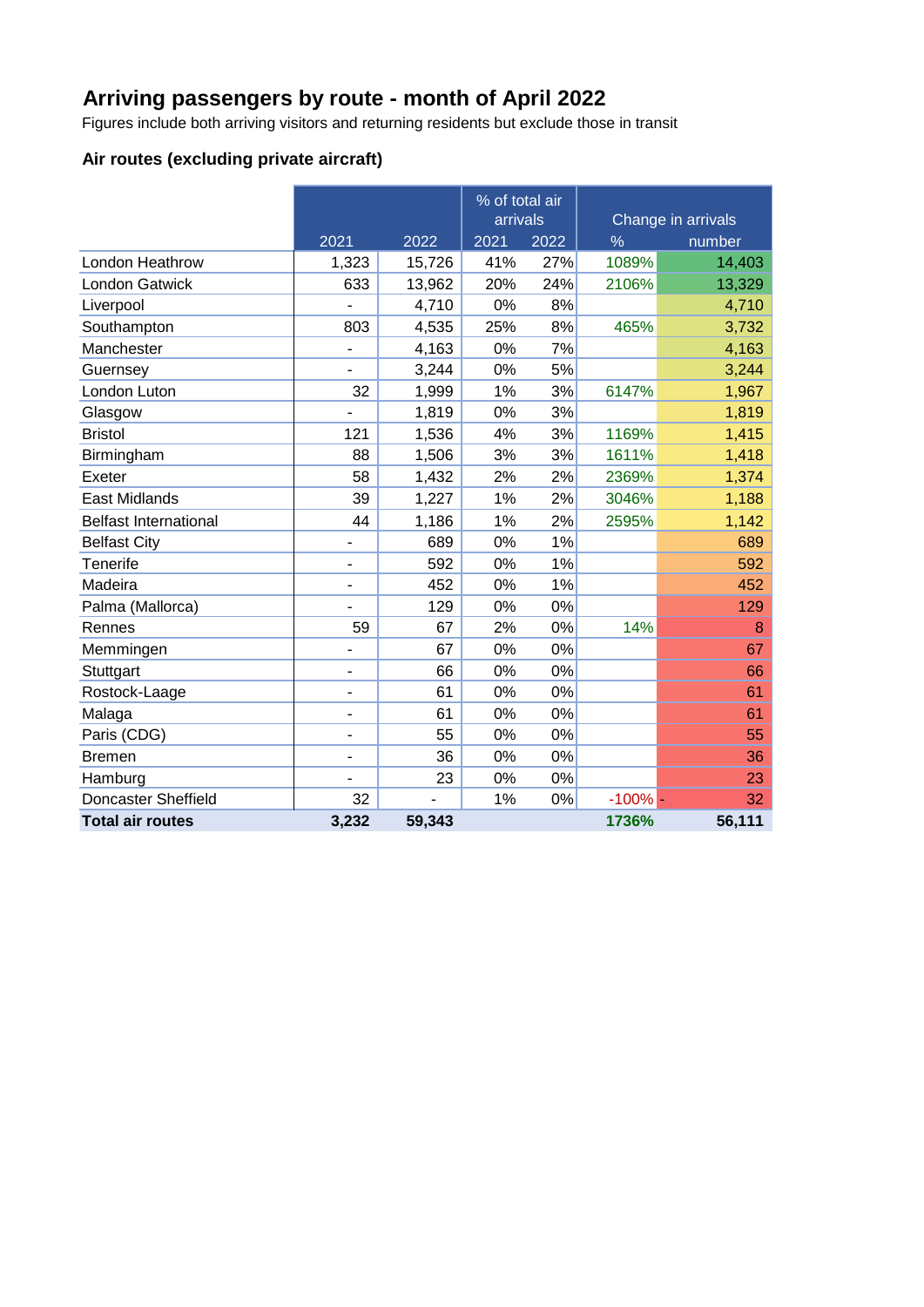# **Arriving passengers by route - month of April 2022**

Figures include both arriving visitors and returning residents but exclude those in transit

### **Sea routes**

|                          |      |        | % of total sea<br>arrivals |       | Change in arrivals |        |
|--------------------------|------|--------|----------------------------|-------|--------------------|--------|
|                          | 2021 | 2022   | 2021                       | 2022  | $\%$               | number |
| St Malo                  | 103  | 7,041  | 18%                        | 46%   | 6736%              | 6,938  |
| Poole                    |      | 4,966  | $0\%$                      | 33%   |                    | 4,966  |
| Guernsey                 | 27   | 1,879  | 5%                         | 12%   | 6859%              | 1,852  |
| Portsmouth               | 443  | 602    | 76%                        | 4%    | 36%                | 159    |
| Visiting Yachtsmen       | 2    | 326    | $0\%$                      | 2%    | 16200%             | 324    |
| <b>Cruise Passengers</b> |      | 252    | 0%                         | 2%    |                    | 252    |
| Carteret                 |      | 177    | $0\%$                      | 1%    |                    | 177    |
| Sark                     | ۰    | 28     | $0\%$                      | 0%    |                    | 28     |
| Granville                | 11   | -      | 2%                         | $0\%$ | $-100\%$ $-$       | 11     |
| <b>Total sea routes</b>  | 586  | 15,271 |                            |       | 2506%              | 14,685 |

### **Air and Sea combined**

|                              |       |        | share of<br>arrivals by air |      | Change in arrivals |        |  |
|------------------------------|-------|--------|-----------------------------|------|--------------------|--------|--|
|                              | 2021  | 2022   | 2021                        | 2022 | $\%$               | number |  |
| Total arrivals (air and sea) | 3,818 | 74,614 | 85%                         | 80%  | 1854%              | 70,796 |  |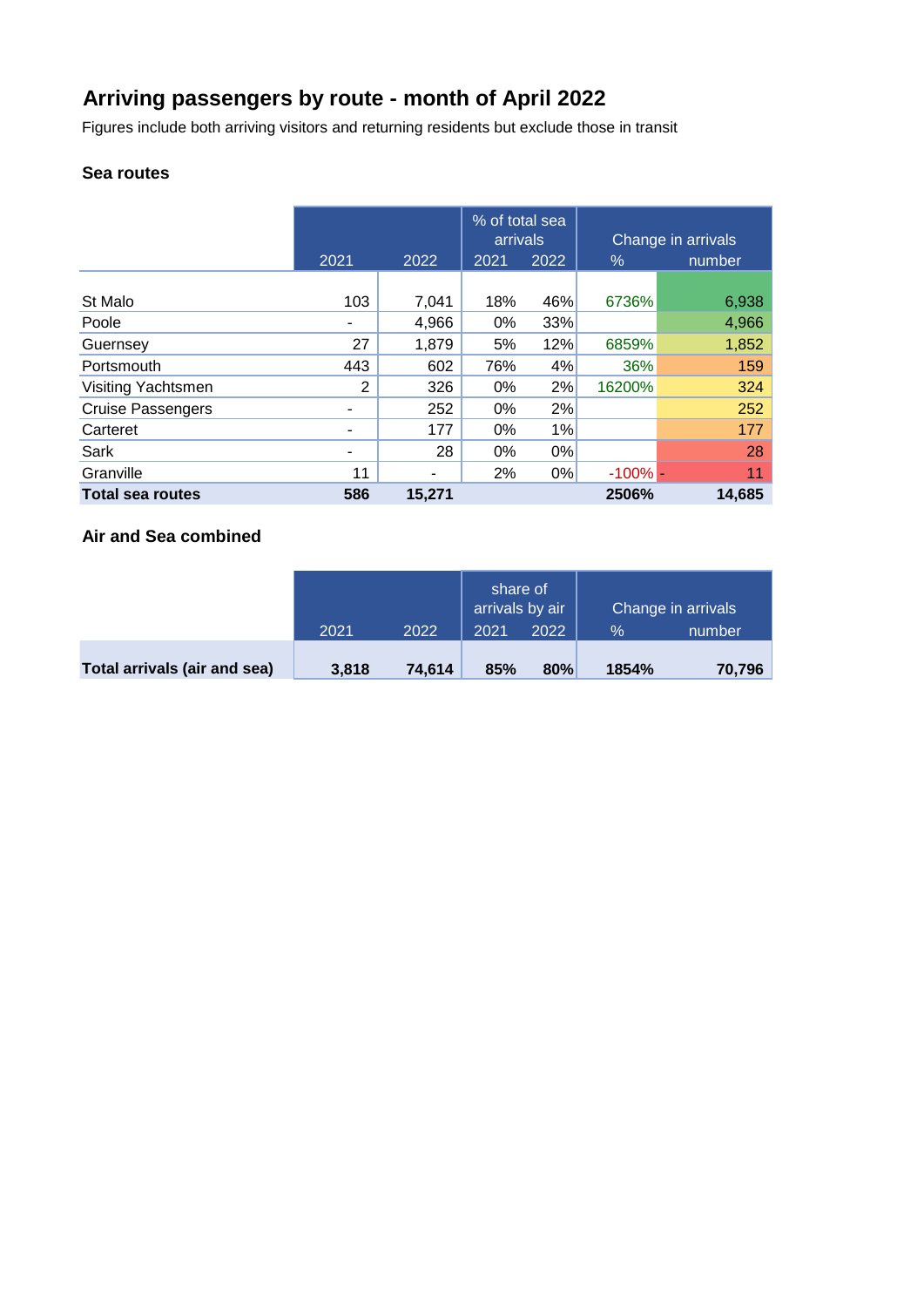# **Arriving passengers by route - Year-to-date 2022**

Figures include both arriving visitors and returning residents but exclude those in transit

### **Air routes (excluding private aircraft)**

|                              |                              |         | % of total air<br>arrivals |      | Change in arrivals |         |
|------------------------------|------------------------------|---------|----------------------------|------|--------------------|---------|
|                              | 2021                         | 2022    | 2021                       | 2022 | %                  | number  |
| London Heathrow              | 4,295                        | 47,666  | 43%                        | 29%  | 1010%              | 43,371  |
| <b>London Gatwick</b>        | 1,273                        | 39,038  | 13%                        | 24%  | 2967%              | 37,765  |
| Liverpool                    | 187                          | 13,218  | 2%                         | 8%   | 6968%              | 13,031  |
| Southampton                  | 2,689                        | 12,185  | 27%                        | 7%   | 353%               | 9,496   |
| Guernsey                     | 30                           | 9,215   | 0%                         | 6%   | 30617%             | 9,185   |
| Manchester                   | 66                           | 9,092   | 1%                         | 6%   | 13676%             | 9,026   |
| London Luton                 | 123                          | 6,470   | 1%                         | 4%   | 5160%              | 6,347   |
| Glasgow                      | 162                          | 5,193   | 2%                         | 3%   | 3106%              | 5,031   |
| <b>Bristol</b>               | 168                          | 4,198   | 2%                         | 3%   | 2399%              | 4,030   |
| Birmingham                   | 148                          | 4,062   | 1%                         | 2%   | 2645%              | 3,914   |
| Exeter                       | 65                           | 3,664   | 1%                         | 2%   | 5537%              | 3,599   |
| <b>East Midlands</b>         | 39                           | 2,594   | 0%                         | 2%   | 6551%              | 2,555   |
| Tenerife                     |                              | 1,549   | 0%                         | 1%   |                    | 1,549   |
| <b>Belfast International</b> | 44                           | 1,268   | 0%                         | 1%   | 2782%              | 1,224   |
| Madeira                      | 422                          | 1,248   | 4%                         | 1%   | 196%               | 826     |
| <b>Belfast City</b>          |                              | 745     | 0%                         | 0%   |                    | 745     |
| Rennes                       | 236                          | 421     | 2%                         | 0%   | 78%                | 185     |
| Grenoble                     | ÷,                           | 169     | 0%                         | 0%   |                    | 169     |
| Palma (Mallorca)             | ٠                            | 129     | 0%                         | 0%   |                    | 129     |
| Memmingen                    |                              | 67      | 0%                         | 0%   |                    | 67      |
| Stuttgart                    | $\blacksquare$               | 66      | 0%                         | 0%   |                    | 66      |
| Rostock-Laage                | ÷,                           | 61      | 0%                         | 0%   |                    | 61      |
| Malaga                       | $\qquad \qquad \blacksquare$ | 61      | 0%                         | 0%   |                    | 61      |
| Paris (CDG)                  | $\blacksquare$               | 55      | 0%                         | 0%   |                    | 55      |
| Venice                       |                              | 47      | 0%                         | 0%   |                    | 47      |
| <b>Bremen</b>                | ۰                            | 36      | 0%                         | 0%   |                    | 36      |
| Enontekio (Finland)          |                              | 35      | 0%                         | 0%   |                    | 35      |
| Hamburg                      |                              | 23      | 0%                         | 0%   |                    | 23      |
| Doncaster                    | 32                           | -       | 0%                         | 0%   | $-100\%$ -         | 32      |
| Newquay                      | 32                           |         | 0%                         | 0%   | $-100%$            | 32      |
| <b>Total air routes</b>      | 10,011                       | 162,575 |                            |      | 1524%              | 152,564 |